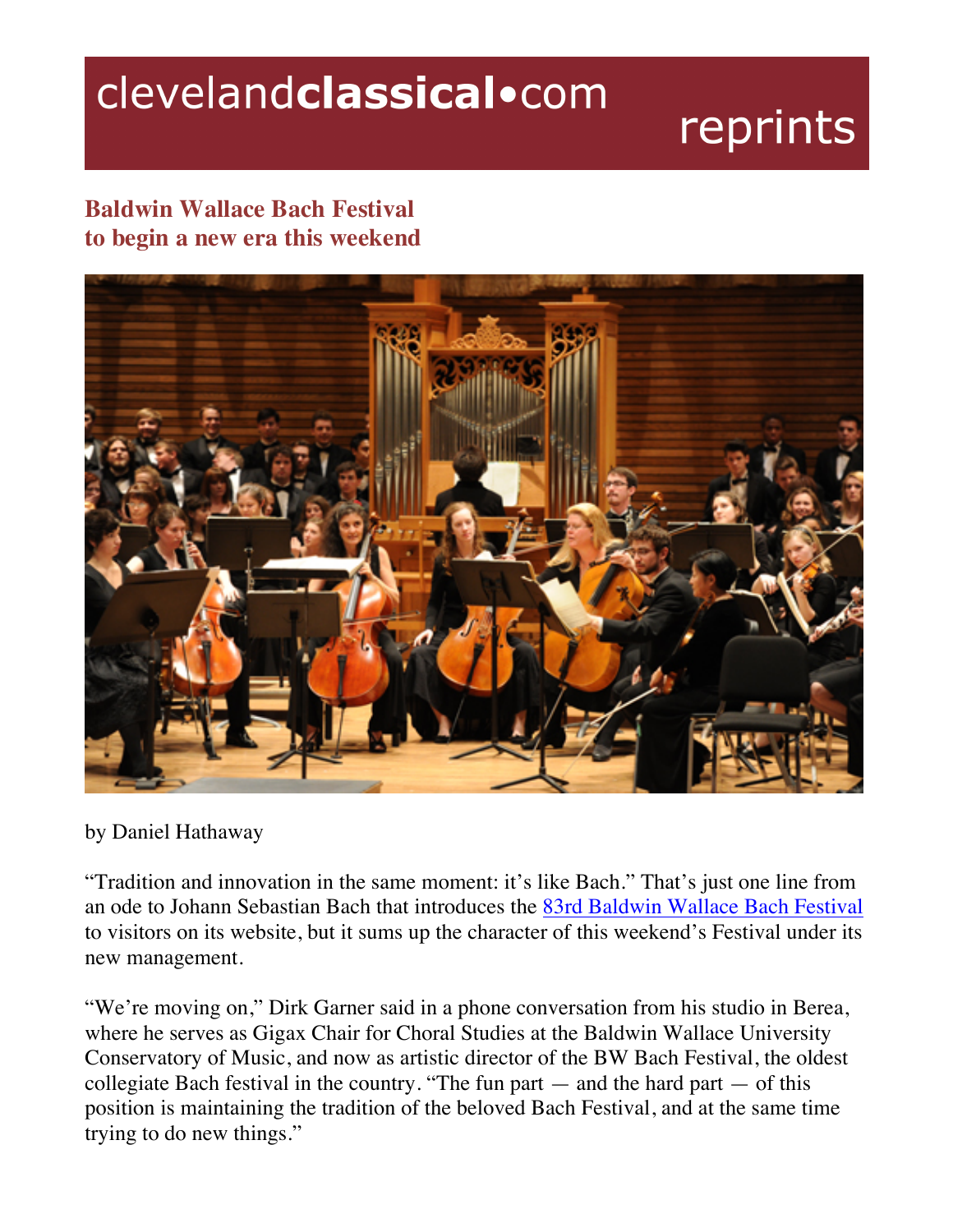For years, the Festival has centered itself around a performance of one of Bach's major choral works. The *St. John* and *St. Matthew* Passions, the *Christmas Oratorio* and the *Mass in b minor* rotate on a four-year cycle, guaranteeing that every BW singer has the opportunity to participate in one of those landmark works during a college career. In keeping with that tradition, Dirk Garner will lead his University and Motet Choirs and the Bach Festival Orchestra in the *B-minor Mass* on Saturday evening, April 18 at 7:00 pm in Gamble Auditorium.



Otherwise, new winds are blowing in Berea. One of Garner's innovations is Bach Haus, which operates outside the Festival schedule in an attempt to involve more people in Bach's music in new ways. The first edition, held last October in Fynette Kulas Music Hall — the Conservatory's recently repurposed church sanctuary — brought the BW Beatles, BW Music Theatre and the Front Porch Bluegrass Band together for a fusion event in a coffeehouse setting. "It sold out immediately, weeks ahead of time. My wife played Bach on the piano and we served coffee and vegan pastries provided by a BW alum. The event was so exciting," Garner said. "We held another one in February and had the same experience. This is part of our plan to expand our programming — to do more than just Bach's music and to do it in a variety of ways, not simply as

concerts. Next year, we'll move Bach Haus off campus into other non-traditional venues."

Bach Festival has always included lectures, but one of this year's talks will head off in a new direction. "We're going to have Ian Woods, a neuroscientist from Ithaca College, talk about 'Bach and the Brain' on Friday, April 17 at 3:30 pm, the first in a regular series of lectures about topics relating to Bach or history. The possibilities are truly limitless. You can really talk about anything and connect it with Bach Festival. This is emblematic of the types of changes people will see in the future."

A more traditional lecture by Stephen Crist of Emory University will be given on Saturday, April 18 at 1:00 pm. "Mass Pandemonium: Why Bach's Greatest Composition is a Magnet for Controversy" will focus on the *Mass in b-minor.* "He'll talk about all the mystery that surrounds the Mass," Garner said, "which involves layer after layer of complexities. Crist's other major area is jazz — he's actually a jazz pianist as well as a classical music scholar. I hope he gets into jazz a little while he's here. He'd be perfect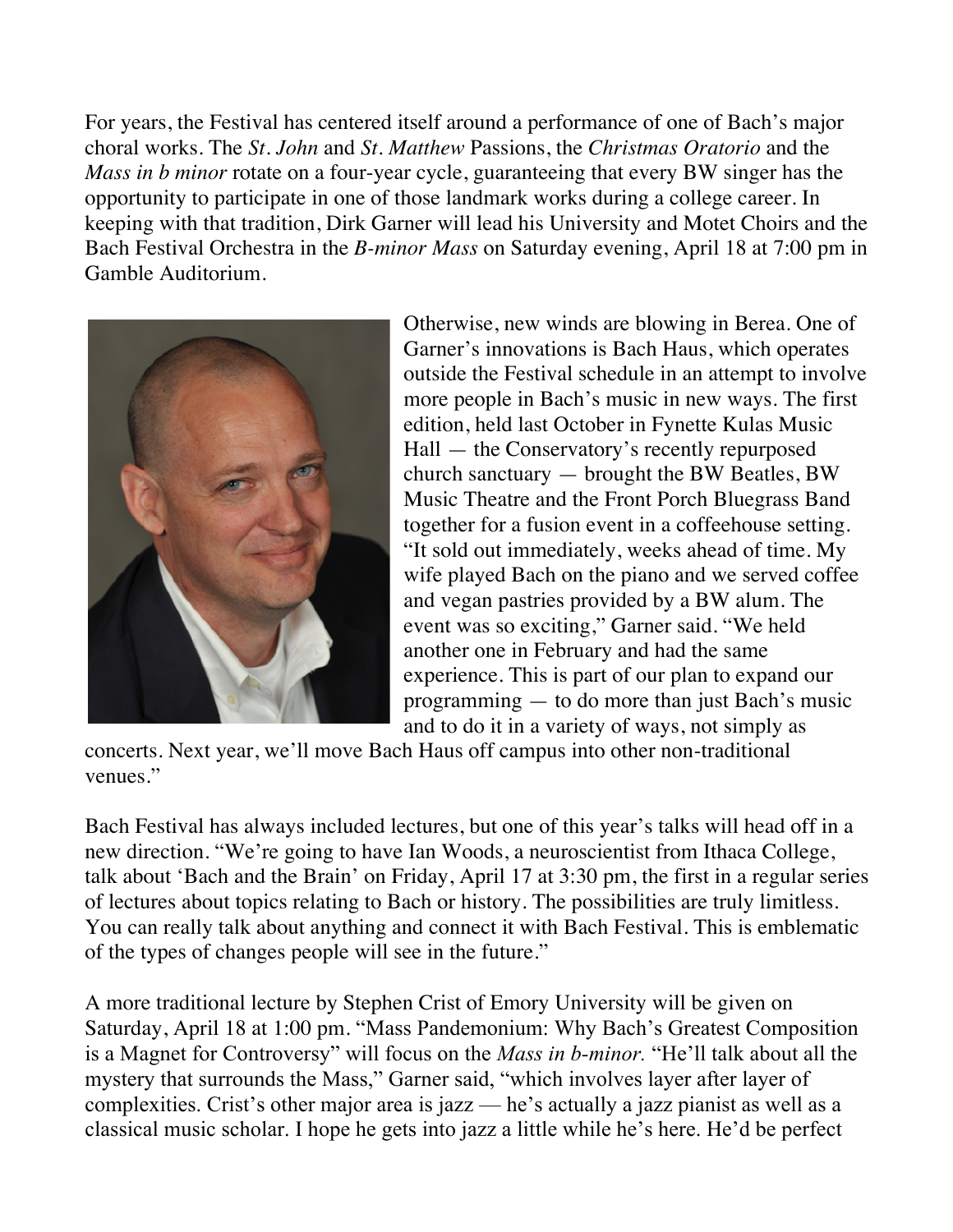for Bach Haus."

The traditional solo recital will be an organ concert on Saturday, April 18 at 3:00 pm in Berea Methodist Church, when Eastman School of Music professor Edoardo Maria Bellotti will play Bach, Vivaldi and Pasquini on the 1974 Rudolph Janke organ — as well as improvising on submitted themes.



Another innovation that Festival regulars will experience this year is the redesign of the opening concert, which will take place on Friday, April 17 at 7:00 pm. "The singers have always been deeply involved in the Festival, but we're trying to pull BW instrumentalists into fuller participation," Garner said. Thus he invited BW's new orchestral director, Octavio Más-Arocas to develop a program using the whole BW Symphony Orchestra. "He asked me what I wanted," Garner said. "I told him it needs to be related to Bach, but he could be creative."

"When I looked at the previous Bach Festivals, I thought what was missing was the effect Bach had on other composers," Más-Arocas said in a telephone conversation. He spent a great deal of time coming up with a program that explores that topic through music by Steven Stucky, Ottorino Respighi, Luciano Berio, Arvo Pärt and Tom Trapp. And by J.S. Bach himself — with a twist.

"Stucky is one of my favorite composers," Más-Arocas said. "His *Funeral Music for Queen Mary (after Purcell)* is almost a literal quotation of Purcell's music at first, but it shows how earlier music affected the work of later composers."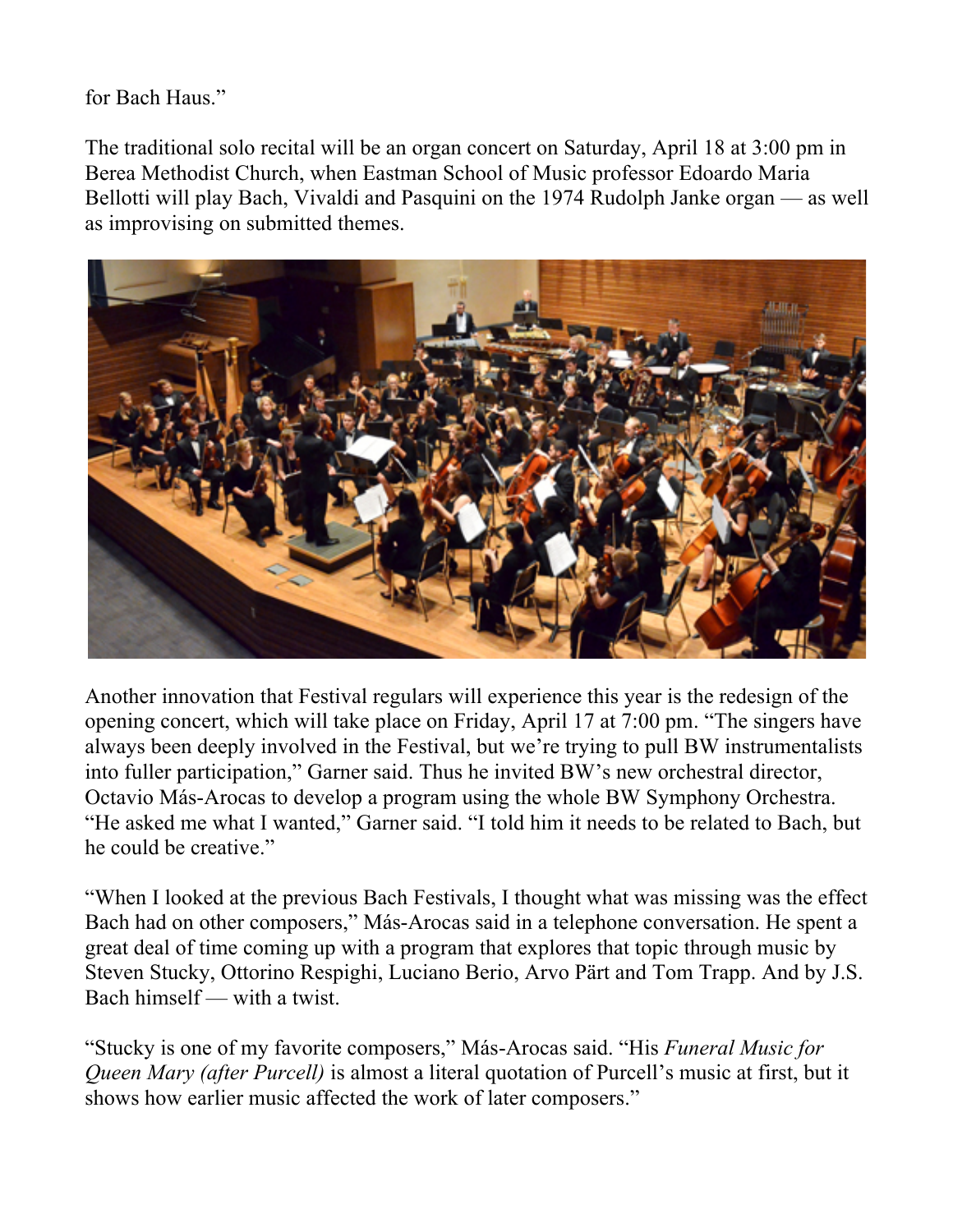The Bach work is a solo cantata for countertenor, *Vergenügte Ruh, beliebte Seelenlust,* to be sung by Eric Jurenas and choreographed for LoftDance by Jennifer McQuiston. "It's the later version of cantata 170 with organ rather than flute obbligato. The dancers are outstanding," Más-Arocas said. "I wanted to provide a visual dimension to the piece, something rooted in Bach, but with a bit extra."



The conductor noted that Respighi's orchestration of Bach's organ *Prelude and Fugue in D, like the Stucky, is almost a* literal version of the original. "His instrumentation is usually very bright like the *Pines of Rome, Church Windows*  or *Roman Festival —* but here it's much darker. It's still upbeat but without the usual celesta, glockenspiel and piccolo. Even if the audience doesn't know the original Bach, they'll get a powerful impression."

Más-Arocas called Luciano Berio's *Contrapunctus XIX* "a complicated,

intricate but intimate" reworking of a movement from Bach's *Art of Fugue.* "It sounds very contemporary, a more cerebral side of Bach where everything is contained and structured and makes a lot of sense. In Arvo Pärt's *Collage on B-A-C-H,* you'll hear Bach but in Pärt's own way — like a classic painting with modern colors."

The most intriguing title on the Friday evening program is Tom Trapp's *Headless Snowman.* "There's no good reason for the title, it's just random," Más-Arocas said. "The piece was commissioned for Kristjan Järvi's Absolute Ensemble as part of a set of pieces based on Bach. I would call it 'Baroque Modern.' It uses electric guitar, jazz clarinet and saxophone soloists — music you might expect to hear in a bar, but you'll recognize Bach and his counterpoint for sure!"

A final Bach Festival innovation came from BW students themselves. "It's a 5K run called 'Das Rennen Bach,' Dirk Garner said. "A student in the choir and an orchestra member suggested it. They're closing streets and giving prizes for the best Bach costume. I just love it that students are getting involved, being pro-active and treating it as their own festival — something that's theirs to imagine and dream about." The run takes place on Saturday, April 18 at 8:00 am (register here).

All of these changes are just the first in a series of innovations that will expand the BW Bach Festival calendar to encompass the whole academic year, Garner said. "Events will